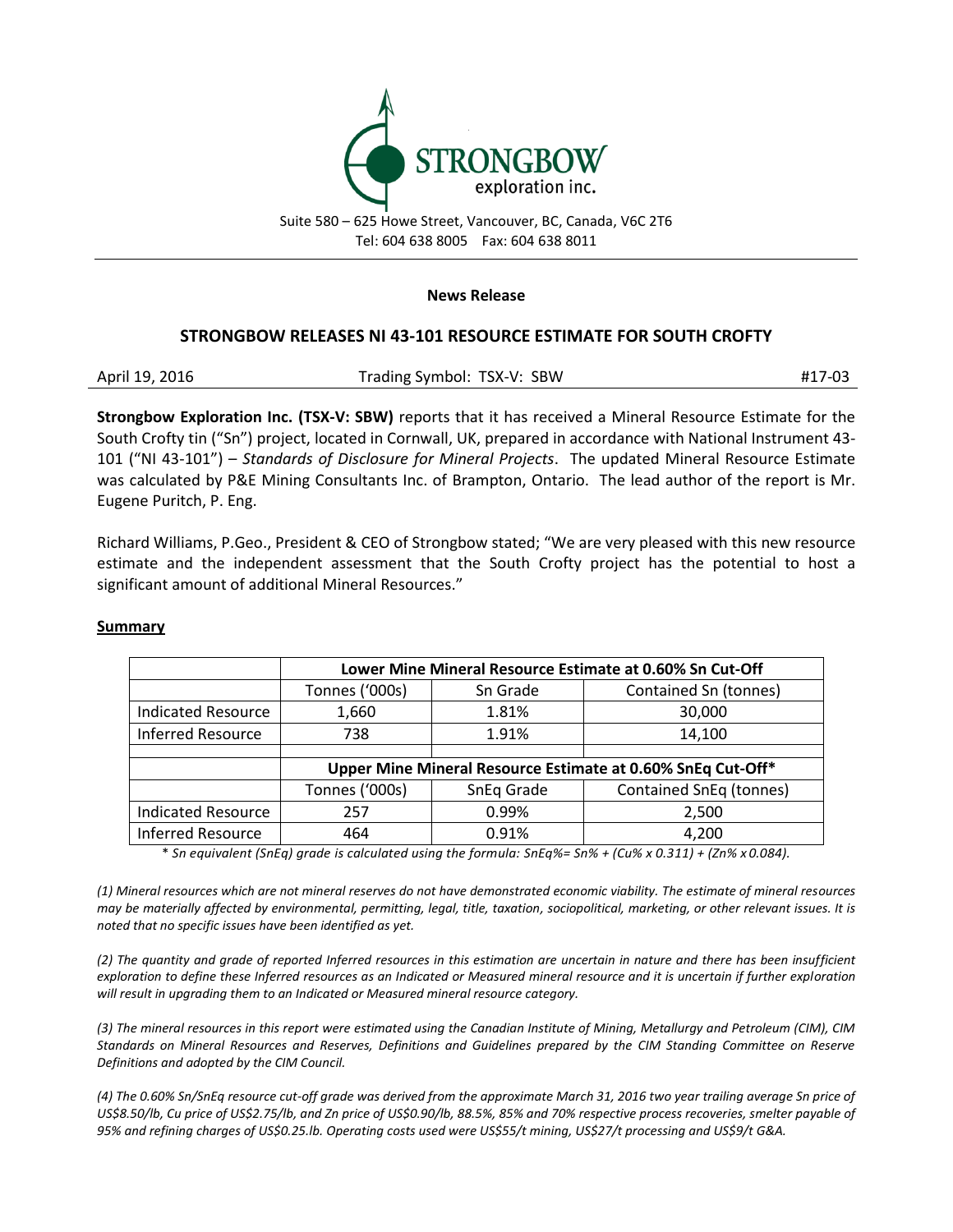- The Lower Mine Mineral Resource contains Sn only, and the Upper Mine Resource is a Sn equivalent Mineral Resource based on the presence of tin (Sn), copper (Cu) and zinc (Zn) mineralization.
- The exploration drill hole database for the South Crofty Project contains 157 recent diamond drill holes totalling 30,931.82 m, 3,362 historic diamond drill holes for 90,732.81 m and 14,893 historic channels over 29,439.75 m.
- Fifty-nine (59) mineral wireframes for twenty-four (24) lodes were constructed from mineralization intercepts in channels and drill holes at a cut-off grade of 0.60% SnEq over a minimum true width of 1.2m.
- Assay grades were capped at 6% for Sn, 4% for Cu and 20% for Zn for the Upper Mine and 20% Sn for the Lower Mine.
- The project has multiple targets with potential to materially increase the resource size.

# **Highlights**

- South Crofty has an active mine permit valid until 2071, subject to certain planning conditions being addressed.
- The mine permission area includes 26 former producing mines.
- Some of the Sn lodes have been mined over a strike length of approximately 4km, and from surface to a depth of 1km. The lodes remain open along strike and to depth.
- Existing mine infrastructure that is potentially useable includes 4 vertical shafts with a combined depth of 2,940m.
- An area has been set aside for construction of a new process plant.

# **Background**

Western United Mines Ltd. (currently in Administration) and Cornish Minerals Limited (Bermuda) (collectively the "Companies") hold the rights to the South Crofty underground mine permission area, plus additional mineral rights over a further 7,500 Ha located in various parts of Cornwall, UK. The Companies were placed into administration in 2013 to protect the assets.

An agreement has been signed between Strongbow, Galena Special Situations Fund (the only secured creditor) ("Galena"), and Tin Shield Production Ltd. (a private company that will forego its option with Galena to acquire the project) ("Tin Shield") whereby Strongbow has the right to secure a 100% interest in Western United Mines Ltd and Cornish Minerals Limited (Bermuda) by funding the exit of the assets from administration, a process anticipated to cost approximately CDN\$350,000. The material terms of the agreement, which outlines milestone payments to Galena and Tin Shield, were set out in the Company's news release date[d March 17, 2016.](http://www.strongbowexploration.com/s/NewsReleases.asp?ReportID=742916&_Type=News-Releases&_Title=Strongbow-to-Acquire-the-South-Crofty-Tin-Project-Cornwall-UK)

**Readers are cautioned that Strongbow's ownership of the South Crofty project is subject to a number of conditions, including successful exit of administration and receipt of final approval for the transaction from the TSX Venture Exchange.**

## **Details of the NI 43-101 Technical Report**

Indicated and Inferred Mineral Resources have been estimated for Sn in the Lower Mine and Sn, Cu and Zn in the Upper Mine. This resource estimate is based on diamond drilling, core sampling and assaying as well as underground back and face channel sampling and chip sample assaying. Sampling during past mine operations in the Lower Mine was predominantly historic channel sampling and short hole wall drilling in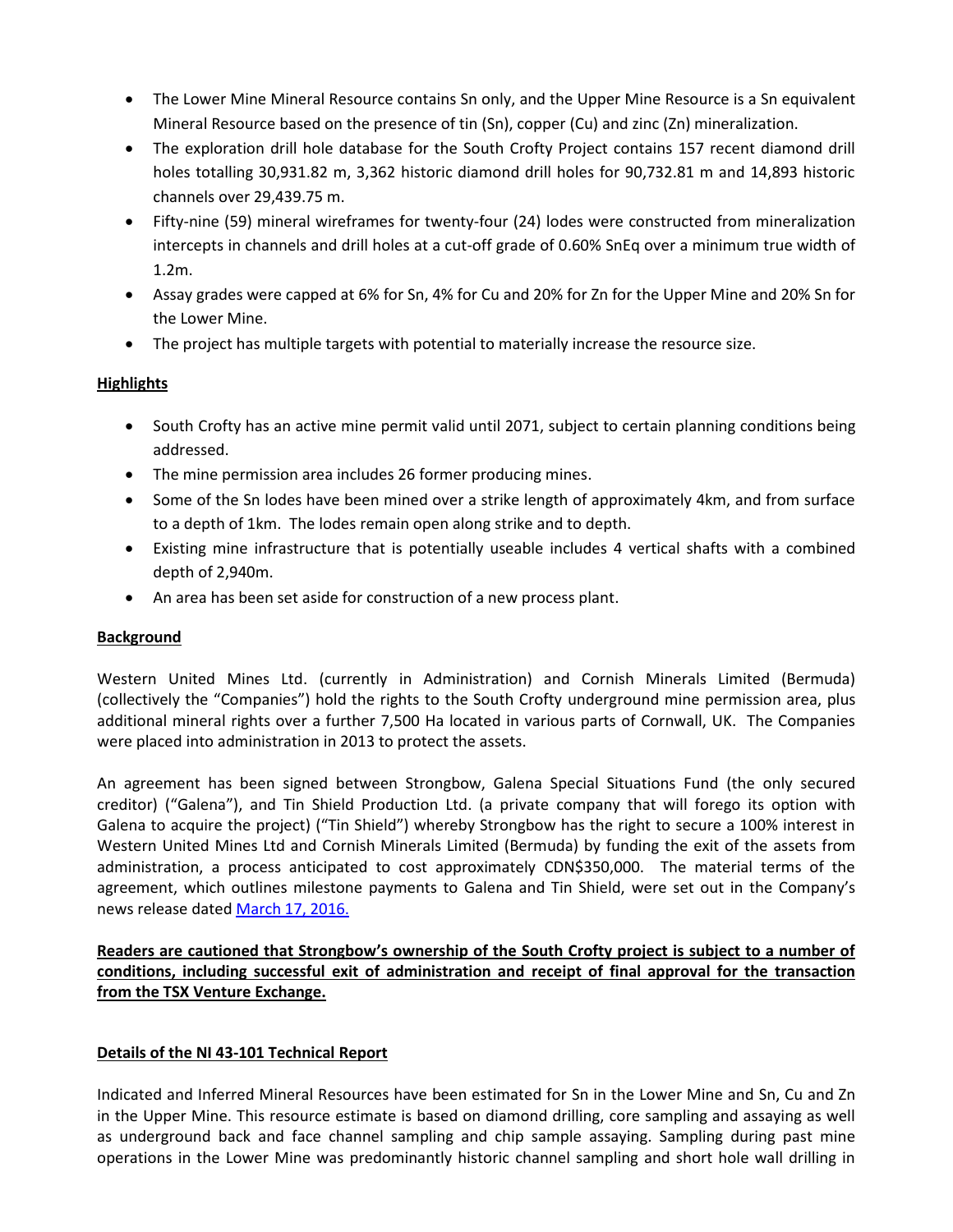drives with historic exploration drilling on strike and down dip of the workings. Recent drilling from 2008 to 2013 has tested the Upper Mine Dolcoath lodes.

The exploration drillhole database for the South Crofty Project contains 157 recent diamond drillholes totalling 30,932 m, 3,362 historic diamond drillholes for 90,733 m and 14,893 historic channels for 29,439 m.

Metal prices used for the resource estimate are US\$8.50/lb Sn, US\$2.75/lb Cu and US\$0.90/lb Zn based on approximate LME two-year trailing averages at March 31, 2016. Process recovery assumptions are 88.5% for Sn, 85% for Cu and 70% for Zn. Given the polymetallic nature of the Upper Mine lodes, mineral wireframe modelling and resource reporting is based on tin equivalent (SnEq) grade. The SnEq calculation includes metal price and recovery: %SnEq = Sn% + (0.311 x Cu%) + (0.084 x Zn%). For the Lower Mine lodes, only tin analyses are available, therefore %SnEq is essentially Sn%.

Fifty-nine (59) mineral wireframes for twenty-four (24) lodes were constructed from mineralization intercepts in channels and drill holes at a cut-off grade of 0.60% SnEq over a minimum true width of 1.2 m. The Lower Mine lodes were modelled mostly on level plans using varying horizontal widths depending on lode dip. Minimum length of Sn mineralization along strike on the levels for inclusion in resources was 15 m. Lode widths commonly are narrower than minimum mining width and were "bulked out" to at least minimum width using adjacent assays when available and practical or to minimum width at zero grade where only the lode was sampled. In the latter case, preference was given to bulking out on the lode footwall in keeping with past mining convention at South Crofty. Upper Mine lodes, estimated predominantly from recent drilling, were modelled on vertical cross sections.

Assay grades were capped at 6% for Sn, 4% for Cu and 20% for Zn for the Upper Mine and 20% Sn for the Lower Mine. Assay composites were generated for the vein intercepts from the assays captured by GEMS software in the mineral wireframes. Channel samples from predominantly the Lower Mine, were composited at a length is 1.2 m dynamically adjusted in order that all composites in the intercept have the same length. This method ensures that the grade weighting is correctly applied for bulked out lode widths but results in variable composite lengths. Compositing for drill holes was done down hole at 1.5 m consistent lengths with review of discarded residual fragments for bias.

Four block models and several partial models were created to encompass the various lode areas: Dolcoath, Roskear, No.4-No.8-No.2-Providence; and Pryces-Tincroft. The resource block models' X axes are rotated to 60° azimuth. Block sizes are 5m x 5m x 2m vertical. Inverse distance cubed (ID<sup>3</sup>) and (ID<sup>4</sup>) interpolation was carried out using multiple search distances and search ellipses oriented to lode strikes and dips.

Historic bulk density for mining granite-hosted lodes was 2.77 t/m<sup>3</sup> (Owen et al. 1998). Water immersion bulk density testing was carried out on-site for 119 core samples from 2010 to 2011 drill holes. Samples were obtained from the Dolcoath lodes and averaged 3.09 t/m<sup>3</sup>. To convert block model volumes to tonnes, P&E used a 2.77 t/m<sup>3</sup> bulk density for the deep, granite-hosted lodes and 3.0 t/m<sup>3</sup> for the killas-hosted Sn-Cu-Zn bearing lodes at Dolcoath.

Mineral Resources were classified as Indicated and Inferred based on completeness of channel sampling (levels above/below, raises), the drill hole spacing, confidence in the assaying for drilling, and geologic confidence in grade continuity.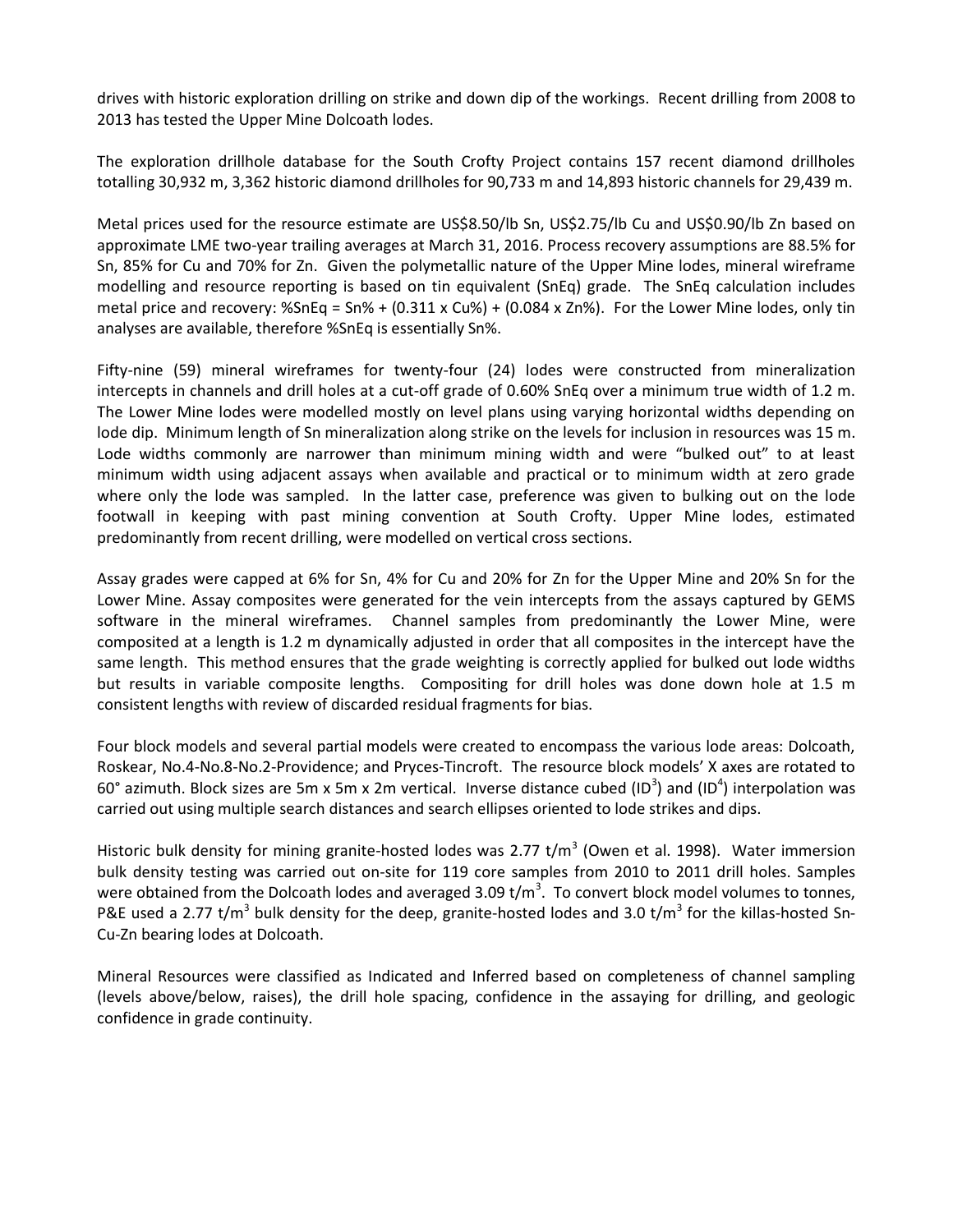| SOUTH CROFTY MINERAL RESOURCES AT 0.60% SN/SNEQ CUT-OFF |                                |                              |                          |                          |  |  |  |
|---------------------------------------------------------|--------------------------------|------------------------------|--------------------------|--------------------------|--|--|--|
|                                                         | Indicated                      |                              | <b>Inferred</b>          |                          |  |  |  |
| Lode/Mine                                               | Tonnes (k)                     | Sn/SnEq%                     | Tonnes (k)               | Sn/SnEq%                 |  |  |  |
| <b>Lower Mine Lodes Sn%</b>                             |                                |                              |                          |                          |  |  |  |
| No. 4                                                   | 452                            | 2.04                         | 225                      | 2.19                     |  |  |  |
| No. 2                                                   | 180                            | 1.63                         | 13                       | 1.12                     |  |  |  |
| No. 8                                                   | 127                            | 1.72                         | 34                       | 2.33                     |  |  |  |
| No.2-NCK                                                | 53                             | 2.18                         | $\Box$                   | $\blacksquare$           |  |  |  |
| Providence                                              | $\overline{a}$                 | $\overline{\phantom{0}}$     | 28                       | 2.37                     |  |  |  |
| Roskear A                                               | 28                             | 2.15                         | 50                       | 2.15                     |  |  |  |
| Roskear B                                               | 90                             | 1.93                         | 70                       | 1.85                     |  |  |  |
| Roskear BHW                                             | 24                             | 1.77                         | $\blacksquare$           | $\blacksquare$           |  |  |  |
| Pryces/Tincroft                                         | 298                            | 1.67                         | 74                       | 2.24                     |  |  |  |
| Dolcoath South                                          | 226                            | 1.67                         | 108                      | 1.50                     |  |  |  |
| Dolcoath South Branch                                   | 38                             | 1.56                         | 5                        | 2.07                     |  |  |  |
| <b>Dolcoath North</b>                                   | 144                            | 1.55                         | 47                       | 1.57                     |  |  |  |
| Dolcoath North HW                                       | $\overline{\phantom{a}}$       | $\qquad \qquad -$            | 14                       | 0.88                     |  |  |  |
| Dolcoath North FW                                       |                                | $\overline{\phantom{a}}$     | 70                       | 1.36                     |  |  |  |
| <b>SUBTOTAL LOWER MINE</b>                              | 1,660                          | 1.81                         | 738                      | 1.91                     |  |  |  |
|                                                         | <b>Upper Mine Lodes SnEq%*</b> |                              |                          |                          |  |  |  |
| Dolcoath Middle                                         | 89                             | 1.01                         | 22                       | 0.77                     |  |  |  |
| Dolcoath Middle Branch                                  | 36                             | 1.00                         | $\overline{\phantom{a}}$ | $\overline{\phantom{0}}$ |  |  |  |
| Dolcoath Upper Main                                     | $\overline{\phantom{a}}$       |                              | 274                      | 0.81                     |  |  |  |
| Dolcoath Upper South Branch                             | $\overline{\phantom{a}}$       | $\qquad \qquad \blacksquare$ | 86                       | .86                      |  |  |  |
| Dolcoath NVC                                            | $\blacksquare$                 | $\overline{\phantom{a}}$     | 35                       | 1.11                     |  |  |  |
| Dolcoath Little NW                                      | 11                             | 0.82                         | $\overline{\phantom{a}}$ | $\blacksquare$           |  |  |  |
| Dolcoath Little NW FW                                   | $\frac{1}{2}$                  | $\qquad \qquad -$            | $\mathbf{1}$             | 0.86                     |  |  |  |
| Dolcoath Little NE                                      | $\overline{\phantom{a}}$       | $\overline{\phantom{a}}$     | 46                       | 1.44                     |  |  |  |
| Dolcoath S. Entral                                      | 121                            | 0.98                         | $\overline{a}$           | $\blacksquare$           |  |  |  |
| <b>SUBTOTAL UPPER MINE</b>                              | 257                            | 0.99                         | 464                      | 0.91                     |  |  |  |
| <b>GRAND TOTAL LOWER &amp; UPPER MINE</b>               | 1,917                          | 1.70                         | 1,202                    | 1.52                     |  |  |  |

The South Crofty Mineral Resource Estimates for the various lodes are presented in the following table:

\* *Sn equivalent (SnEq) grade is calculated using the formula: SnEq% = Sn% + (Cu% x 0.311) + (Zn% x 0.084)*

#### **Mineral Resource Estimate Sensitivity to Sn/SnEq Cut-Off**

| <b>Lower Mine</b> | <b>Indicated</b> |      | <b>Inferred</b> |      |
|-------------------|------------------|------|-----------------|------|
| Sn Cut-Off        | Tonnes (k)       | Sn%  | Tonnes (k)      | Sn%  |
| 0.70%             | 1,545            | 1.89 | 699             | 1.98 |
| 0.65%             | 1,601            | 1.85 | 719             | 1.94 |
| 0.60%             | 1,660            | 1.81 | 738             | 1.91 |
| 0.55%             | 1,714            | 1.77 | 759             | 1.87 |
| 0.50%             | 1,763            | 1.73 | 778             | 1.84 |

| <b>Upper Mine</b> | <b>Indicated</b> |       | <b>Inferred</b> |       |
|-------------------|------------------|-------|-----------------|-------|
| Sn/SnEq Cut-Off   | Tonnes (k)       | SnEq% | Tonnes (k)      | SnEq% |
| 0.70%             | 200              | 1.09  | 341             | 1.01  |
| 0.65%             | 227              | 1.04  | 396             | 0.96  |
| 0.60%             | 257              | 0.99  | 464             | 0.91  |
| 0.55%             | 293              | 0.94  | 536             | 0.87  |
| 0.50%             | 328              | 0.90  | 631             | 0.82  |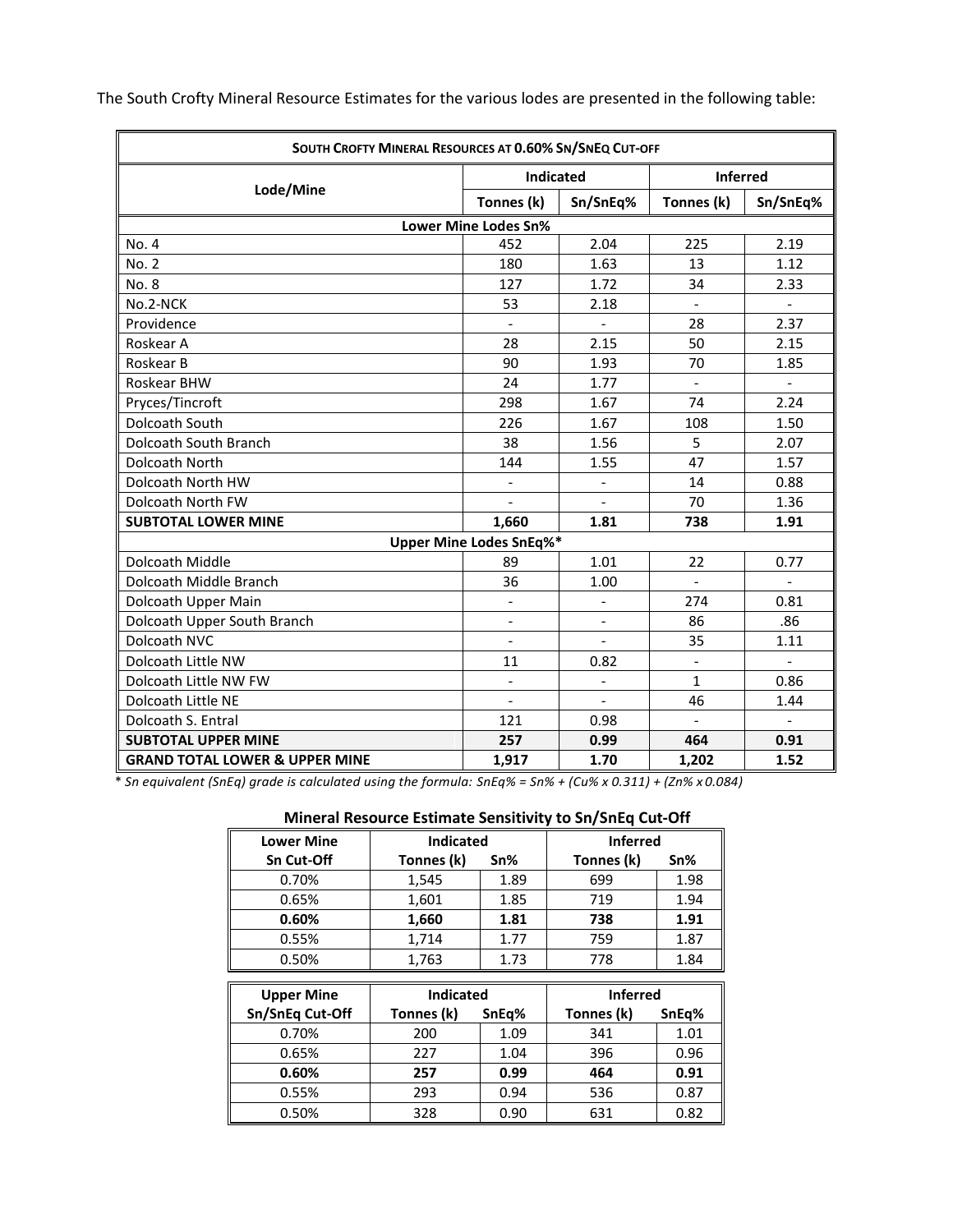## **About South Crofty**

The South Crofty tin project is located in the towns of Pool, Camborne, and Redruth in the county of Cornwall, SW England, approximately 465km drive west of London.

There has been tin mining in Cornwall since at least 2,300 BC. The South Crofty commenced large scale production in the mid-17<sup>th</sup> century. The mine managed to continue operations until it shut down in 1998 following the tin price collapse of 1984.

Several companies attempted to revive the mine between 2001 and 2013. Significant advances were made, primarily the agreement to secure a site for future mill construction, and the grant of a mining permit which is valid until 2071, subject to certain planning conditions being met. Unfortunately, the timing of the mine permit grant coincided with the current poor market conditions in the resource sector and the assets were put into administration in 2013.

The South Crofty mine has seen production from near-surface copper mineralization and deeper tin-only mineralization. The focus for Strongbow will be to evaluate the deeper tin-only (Lower Mine) mineralization that occurs primarily below a depth of 400m beneath the surface.

## **Qualified Person**

Mr. Eugene Puritch, P. Eng., lead author of the NI 43-101 Technical Report and a "Qualified Person" as defined in NI-43-101 has reviewed and approved the contents of this news release.

The Company will publish a Technical Report, prepared in accordance with NI 43-101 guidelines, within 45 days of this news release. For additional information, contact Richard Williams at 604-638-8005 or by e-mail at [rwilliams@strongbowexploration.com.](mailto:rwilliams@strongbowexploration.com)

## **ON BEHALF OF THE BOARD OF DIRECTORS**

*"Richard D. Williams"* Richard D. Williams, P.Geo.

Neither the TSX Venture Exchange nor its Regulation Services Provider (as that term is defined in the policies of the TSX Venture Exchange) accepts responsibility for the adequacy or accuracy of this release.

*This news release contains "forward-looking statements" including but not limited to statements with respect to Strongbow's plans to acquire the South Crofty tin project, Strongbow's ability to reach agreement for the settlement of secured and unsecured creditor claims which are a condition to the Companies exiting administration, the timing to complete an updated NI 43-101 technical report for the project, Strongbow's ability to obtain an increase to the water discharge permit for the South Crofty tin project, the potential to increase the Mineral Resource Estimate, its ability to deliver a positive feasibility study on the project, the commencement of commercial production from the South Crofty tin project and the estimated future net present value of the South Crofty tin project, the availability of financing for future cash payments, ongoing maintenance costs and future development work at the South Crofty tin project, in addition to the estimation of a mineral resource and the success of exploration activities.* 

*The mineral resource figures referred to in this press release are estimates and are therefore insufficient to allow meaningful application of the technical and economic parameters to enable an evaluation of the technical or economic viability and no assurances can be given that mining of the South Crofty project will be technically viable or that the indicated levels of tin will be produced. Such estimates are expressions of judgment based on knowledge, mining experience, analysis of drilling results and industry practises. Valid estimates made at any given time may significantly change when new information becomes available. While the Company believes that the resource estimates included in this press release are well established, by their very nature, resource estimates are imprecise and depend, to a certain*